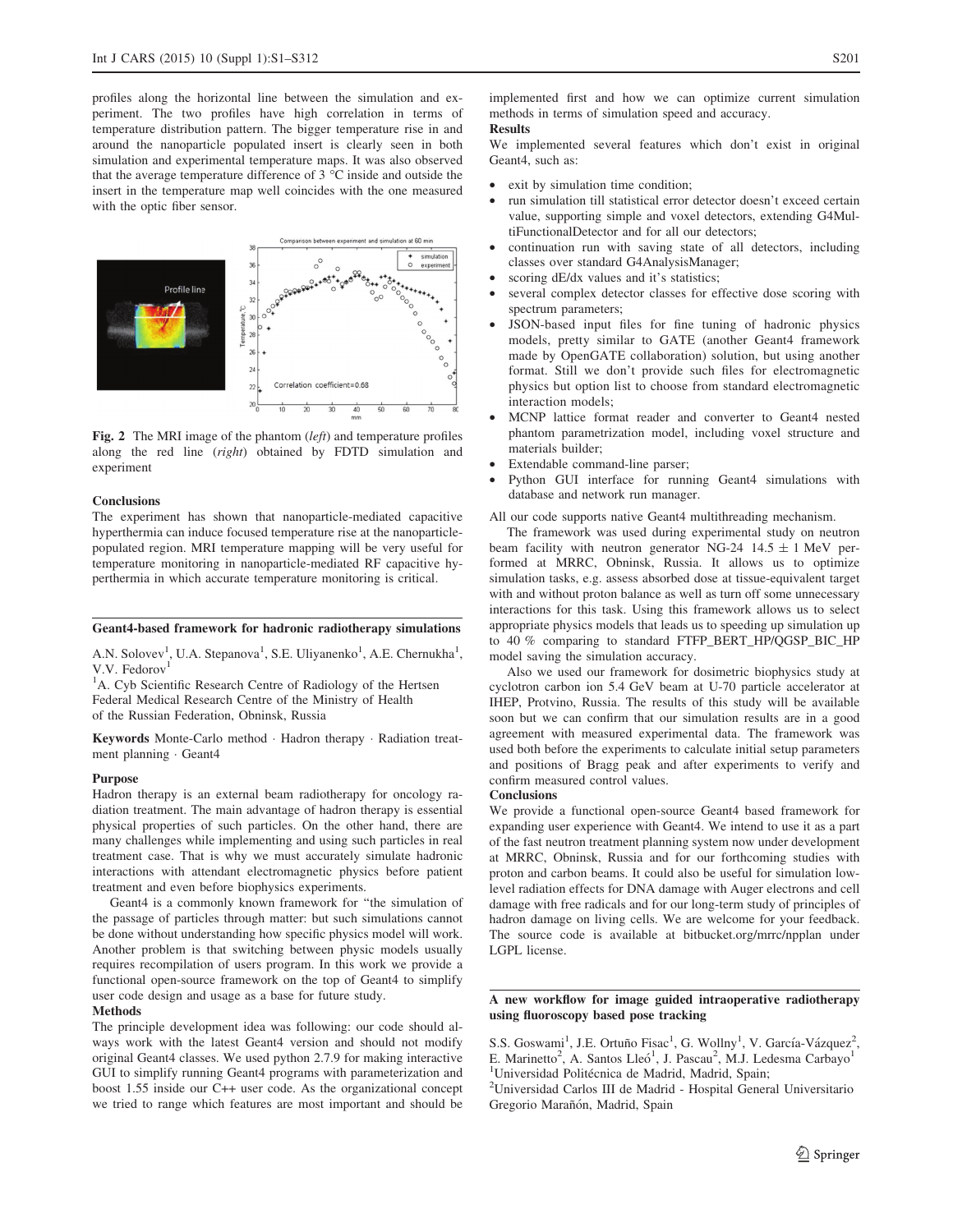Keywords IOERT · Registration · 2D-3D · Surgery planning · Intensity based registration

### Purpose

Intraoperative electron beam radiation therapy (IOERT) involves the radiation delivery to the postresected tumor bed during the surgical procedure. Surgical and radiation therapy planning use preoperative CT data mimicking the patient pose during the intervention. However, patient placement and anatomy modifications during the actual procedure could differentiate significantly from the pre-operative situation, and consequently a planning update would be necessary. Due to the difficulty to acquire conventional CT scans at the time of the surgical intervention, several strategies have been proposed. Optical tracking systems have been used to track the treatment applicator pose [1], but these external based tracking methods require calibration, present limitations related with the tracker size and/or line-ofsight, and do not provide information from internal structures. Alternative volumetric imaging devices like cone-beam CT could be used and are under investigation, however there availability is limited.

In this work we propose the use of 2D fluoroscopy by C-arm as intraoperative source of information, as it is the most common imaging modality that is used in surgical rooms. With the premise that a suitable tracking system should minimize the use of additional calibration procedures or external tracking devices, the proposed workflow uses an applicator with markers, skin markers and the fluoroscopy projections, adding the capability of locating the applicator with respect to the internal anatomy of the region of interest.

In this context, the objective of this work is to propose a workflow to calculate the relative pose of the treatment applicator and its relation with the internal structures. The workflow includes different steps including the pose estimation of the C-arm, the registration between intra-operative C-arm projection images and a pre-operative CT volume image and finally positioning the virtual applicator accurately in the pre-operative volume for planning and verification of IOERT treatment.

# **Methods**

The position of the virtual applicator in the pre-operative CT scan is estimated in a three stage workflow that involves: the radiation therapy applicator with a marker pattern by construction, the preoperative CT of the patient with skin markers around the surgery incision area, and the C-arm projections with the applicator located in the treatment position (Fig. 1). Given this data the following steps are followed:

- 1. Estimation of the rigid transformation between the C-arm camera and the applicator. The position and orientation of the C-arm in the applicator reference frame are determined from 2D–3D point correspondences using the applicator markers. These are segmented using a difference of Gaussians (DoG) blob detector in scale-space, with contrast, aspect ratio and range of scale as discriminating parameters. We compute four solutions for the absolute pose using three 2D-to-3D correspondences [2] and a Random Sample Consensus (RANSAC) outlier-rejection step.
- 2. Estimation of an initial rigid transformation between the applicator and the CT preoperative data. Once the C-arm projection poses are estimated, the second stage can be solved with a 3D–3D pointbased rigid registration algorithm using 3D surface skin markers and their projections on the intra-operative projection images.
- 3. Refinement using a 3D–2D intensity based registration. Taking into account that the surgical procedure alters the anatomy a refinement process based on 3D–2D intensity-based registration is necessary to accurately align the internal structures. This 3D– 2D intensity based registration process considers normalized mutual information (NMI) as the similarity measure and a simplex optimization. The Digitally Reconstructed radiographs (DRR) are calculated for only those rays that pass through the

whole length of the volume, increasing the probability of getting better registration results and avoids computational overhead. We have considered the portion of the fluoroscopy image which is equal to the portion of image plane considered as DRR. Both images are scaled to the same intensity range.

As a proof of concept, the proposed workflow was used with a low-cost phantom reproducing all the steps that would be involved in a real case. The phantom consisted on a plastic bone surrounded by cylindrical foam. Fourteen metallic nipple markers (diameter 1 mm) were located on the surface in 4 predefined constellations of different number of markers (5, 4, 3, 2) around the region of interest and another 12 markers of 2 mm diameter were placed on the applicator (diameter 10 cm) in a spiral order. The pre-operative CT ( $512 \times 512 \times 559$ voxels,  $0.726 \times 0.726 \times 1$  mm<sup>3</sup> of voxel size) was acquired in a CT scanner, with 120 kVp. Another CT of the applicator provided the 3D coordinates of the markers. To recreate the scenario of the treatment the resected phantom with the IOERT applicator was acquired with a C-arm system which has a flat panel detector with  $400 \times 400$  mm2 active surface of  $0.38 \times 0.38$  mm<sup>2</sup> pixel size. 15 C-arm projections were acquired with relative angular distances of about  $10^{\circ}$ .



Phantom and applicator

Fig. 1 C-arm projections with the applicator located in the treatment position

Following the workflow, we used one projection to find out the pose of the camera model. To make the experiment more realistic, the skin markers sets were moved  $\pm 10$  mm in random directions. For each random movement experiment two estimations were computed using two different pairs of views. The final transformation found allowed to locate the virtual applicator on the pre-operative CT volume and to measure the estimated target registration error (TRE) considering the CT segmented markers' center as the ground truth.

The workflow was implemented using a custom software and [3] was used as development framework.

### Results

The proposed workflow successfully and almost accurately estimated the pose of the C-arm and the initial transformation based on the skin markers (with an estimated error under 1 mm). Considering the random movements the initial TRE was in the range of 3–7 mm and after the intensity-based registration step the maximum TRE improvement achieved was 4 mm.

## **Conclusions**

We have proposed a new workflow to supervise IOERT treatment planning including C-arm intra-operative images to estimate the applicator pose relative to the patient position in the actual scenarios. The proposed workflow has been tested in a phantom experiment.